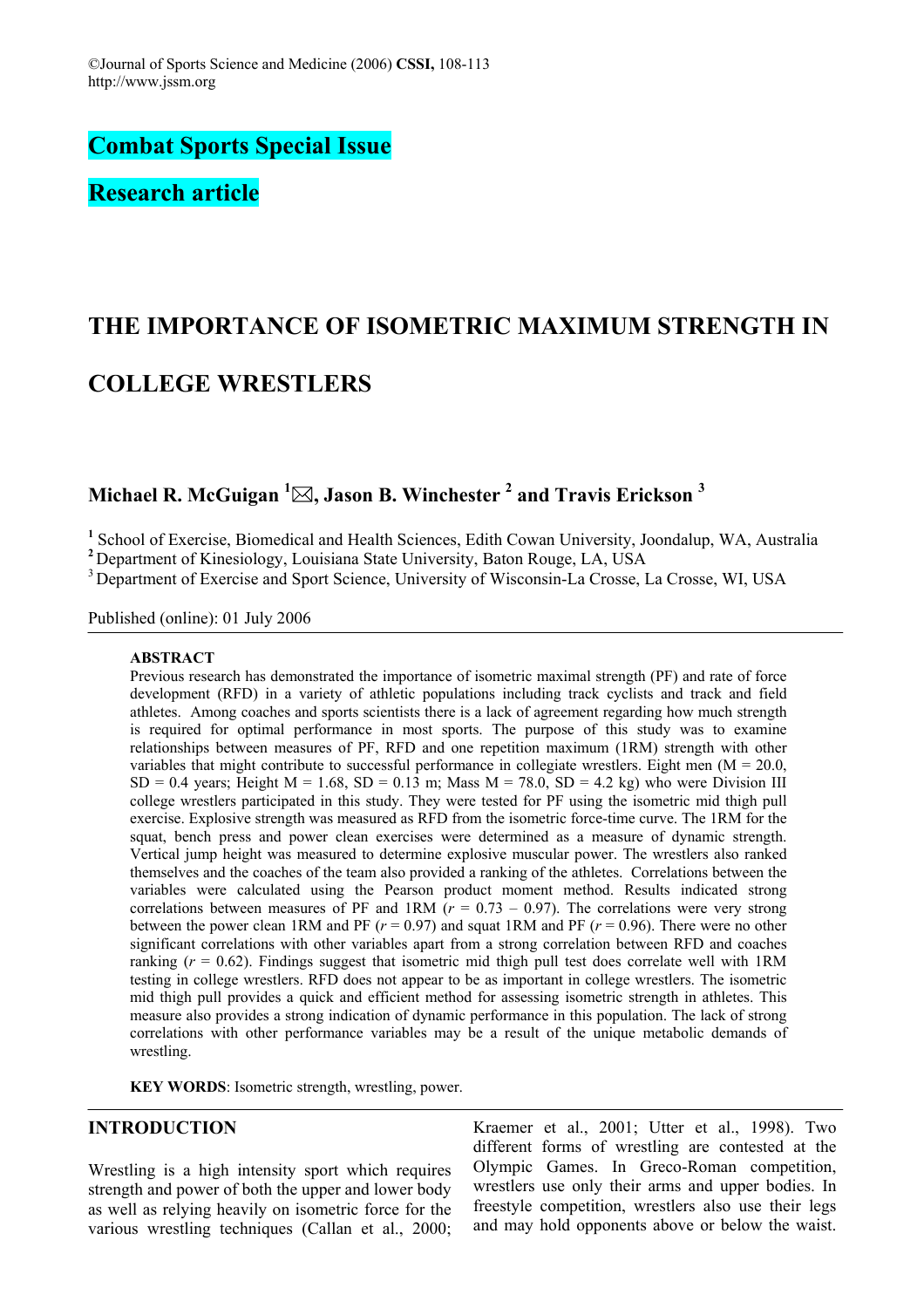As a combative sport, both forms of wrestling place unique metabolic stresses on the body (Kraemer et al., 2004; Nemet et al., 2004; Utter et al., 1998). For example the blood lactic acid concentrations in response to a wrestling match can be over 19 mmol. $l^{-1}$  (Kraemer et al., 2001). Therefore, the sport of wrestling is one of the most demanding sports from a metabolic perspective and it is a sport where the requirement of absolute strength and power is critical (Kraemer, 2002; Utter et al., 2002).

Previous research has demonstrated the importance of isometric maximal strength (PF) and rate of force development (RFD) in a variety of athletic populations including track cyclists (Stone et al., 2004), track and field athletes (Stone et al., 2003b) and weightlifters (Stone et al., 2005). A number of studies have investigated the strength and power characteristics of different types and skill levels of wrestlers (Hakkinen et al., 1984; Silva et al., 1981; Utter et al., 1998, 2002). However there has been limited emphasis placed on relating these force measurements to actual indices of performance. Among coaches and sports scientists there is a lack of agreement regarding how much strength is required for optimal performance in most sports (Stone et al., 2002). However, available data do suggest that the importance of maximum isometric strength is underestimated in a variety of athletic populations (Stone et al., 2003a; 2003b; 2004).

The purpose of this investigation was to examine the relationships between measures of PF, RFD and one repetition maximum (1RM) strength with other variables that might contribute to successful performance in collegiate wrestlers.

# **METHODS**

#### *Participants*

Eight men were recruited from the University of Wisconsin-La Crosse (NCAA Division III) wrestling team and served as subjects in this investigation. Subject characteristics were as follows (mean  $\pm$  SD): Age  $20.0 \pm 0.4$  years; Height  $1.68 \pm 0.13$  m; Mass  $78.0 \pm 4.2$  kg. All the subjects were lower ranked, underclassmen members of the team following the same training programme which involved 4 resistance training sessions each week and approximately 2-3 hours of wrestling each week. The wrestlers were currently out of season when they were tested and were following an off-season conditioning programme, meaning wrestlers were not regulating their bodyweight at the time of testing. Participants were informed of the potential risks and gave their written informed consent to participate prior to beginning the study. The

University's Institutional Review Board for use of human participants approved this study.

#### *Experimental procedures*

The following testing battery was administered to the wrestlers over a two day period. All athletes were familiarized with the tests prior to completing the testing sessions.

#### *Isometric strength assessment*

Isometric strength assessment involved testing PF using the isometric mid-thigh pull exercise (Haff et al., 1997; Stone et al., 2003b). The mid-thigh pull was executed on an isometric rack placed over a Quattro Force plate (Kistler Instrumente AG, Winterthur, Switzerland) which was sampled at a rate of 500 Hz. Participants were instructed to pull on the immovable bar as quickly as possible and were required to maintain effort for 5 seconds. It has been suggested that instructions stated as "hard and fast" produce optimal results for recording maximal force and RFD (Bemben et al., 1990; Haff et al., 1997; Sahaly et al., 2001). Participants performed 3 5 sec trials and were allowed 2 min of rest between sets. The highest value of the three trials was used for later analysis. The bar height was adjusted at 2 cm increments so that the knee angle was 130 degrees (straight  $leg = 180$  degrees). Force-time curves were analysed during the mid thigh pull. The variables that were analysed included isometric RFD and isometric PF. The test-retest reliabilities (intraclass correlation, ICC) of these tests were  $r \geq$ 0.96.

#### *Dynamic strength assessment*

The 1RM for the back squat, bench press and power clean exercises were determined as a measure of dynamic strength. In the case of the back squat and bench press, multiple warm-up trials were given prior to actual 1RM testing as previously validated by Wilson et al. (1993). These consisted of 10 repetitions at 30% followed by 2 min rest, 7 repetitions at 50% followed by 2 min rest, 4 repetitions at 70% followed by 3 min rest, 1 repetition at 90% followed by 3 min rest (% are given of participant estimated 1RM obtained through use of an Eppley chart). From the last warm-up set, loading was increased through participant feedback on level of repetition intensity so that 1RM was achieved within 3 trials. Four minutes of rest was given between each 1RM effort. The squat exercise required the participants to rest the bar on their trapezius and the squat was performed to the parallel position, which was defined as when the greater trochanter of the femur was lowered to the same level as the knee. The participant then lifted the weight until their knees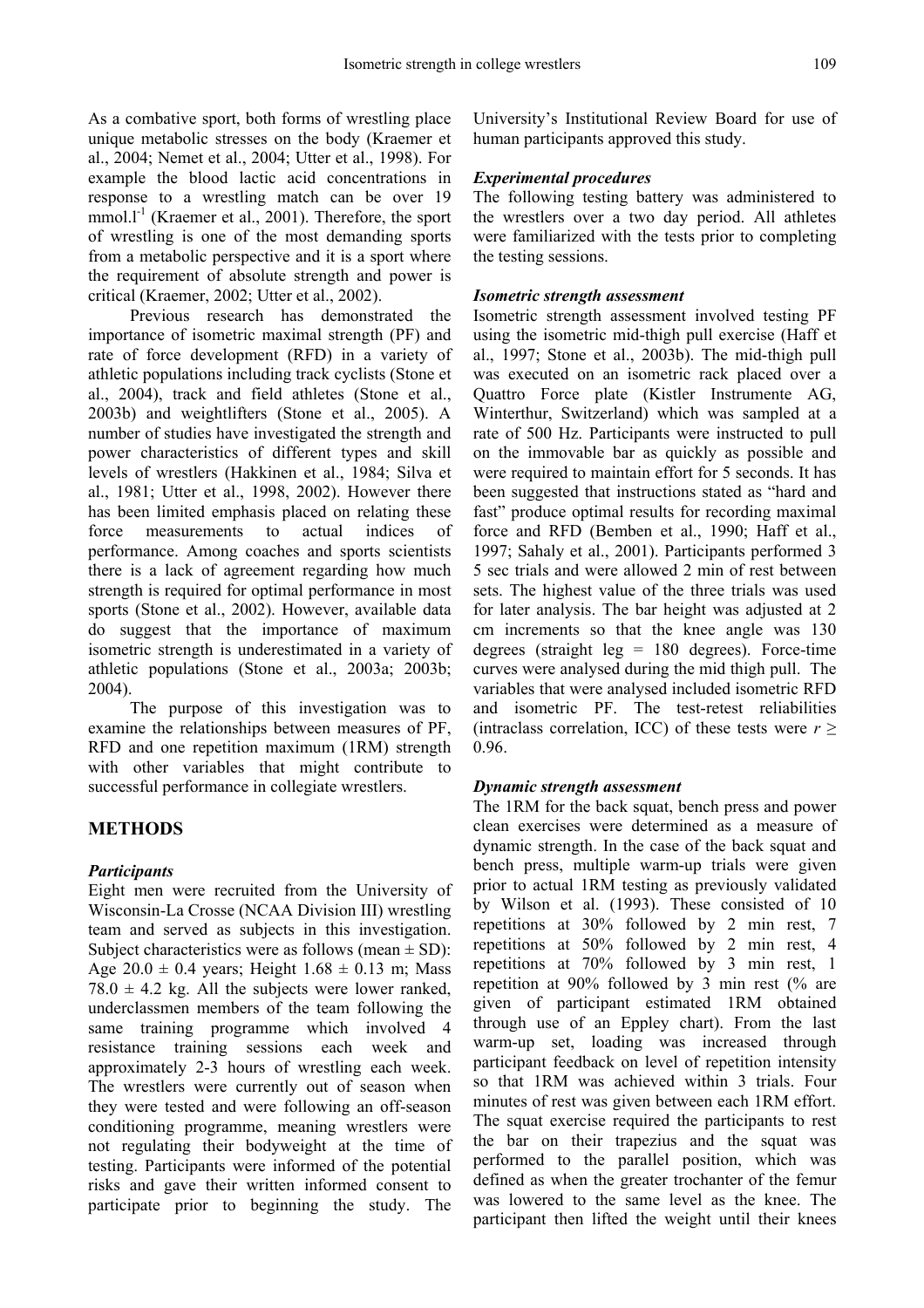were fully extended. Bench press testing was performed in the standard supine position. The participant lowered the bar to mid-chest, and then pressed the weight until the elbows were fully extended. No bouncing of the weight was permitted. The reliability of this method of 1RM testing in our laboratory is high  $(ICC = 0.98)$ .

The testing method for the power clean exercise was slightly different due to the nature of the activity as compared to the back squat and bench press. As in the case of the other exercises, participants were given multiple warm-up trials prior to 1RM testing (% are given of participant estimated 1RM), 2 sets of 5 repetitions at 60% with each followed by a 2 min rest, 3 repetitions at 80% followed by a 3 min rest, 1 repetition at 90% followed by a 4 minute rest. From the last warm-up set, loading was increased through participant feedback on level of repetition intensity so that 1RM was achieved within 3 trials. Four minutes of rest was given between each 1RM effort. An acceptable lift was determined by the athlete being able to catch and hold the bar in a steady position for 5 seconds. Participants were familiar with the testing procedure because of its similarity to the testing they are exposed to as part of their sport.

#### *Vertical jump*

Vertical jump height was measured to give an indication of explosive muscular power (Canavan and Vescovi, 2004). Each participant performed three trials with the highest jump height used in the data analysis. The following procedures were followed for each trial: 1) the participant was instructed to remain motionless for 2 seconds before performing the jump trial; 2 the participants were instructed to place their hands on their hips and to self-select their depth for a countermovement jump upon being given a verbal signal; 3) upon conclusion of one repetition, the participant was instructed to stand motionless for 2 seconds. Data collection for the trial was then terminated. Trials were repeated if individuals did not land onto the force platform from the vertical jump. Two minutes of rest-time was allowed between each trial throughout the testing session. Jump height was calculated using flight time and the standard Bosco equations.

#### *Ranking*

The wrestlers ranked themselves and the coaches of the team also provided a ranking of the athletes. Both the participants and coaches were asked to

provide a ranking on a  $0 - 100$  scale based on their actual wrestling performance in the most recent competitive season. Both participants and coaches were instructed to base their ranking entirely on performance and not on potential or work ethic. Taylor et al. (1987) found a strong correlation between an athletes self perception and their performance in a variety of sporting events including basketball, tennis, and track and field events. In addition, the use of coach ranking as a predictor of in-game athletic performance was validated by Marey et al. (1991) who discovered a strong  $(0.74)$ correlation between performance in coaches ranking of collegiate volleyball athletes.

#### *Statistical analyses*

Correlations between the variables were calculated using the Pearson product moment correlation coefficient. Hopkins (2004) and Cohen (1988) have ranked the meaningfulness of correlations as  $r =$ trivial  $(0.0)$ , small  $(0.1)$ , moderate  $(0.3)$ , strong  $(0.5)$ , very strong (0.7), nearly perfect (0.9), and perfect (1.0). The criterion for statistical significance of the correlations was set at  $P \le 0.05$ .

#### **RESULTS**

The average results for the testing variables are shown in Table 1. There were very strong significant correlations between measures of PF and 1RM (*r* =  $0.73 - 0.97$ ) ( $p \le 0.05$ ). The correlations were nearly perfect between the power clean 1RM and PF  $(r =$ 0.97) and squat 1RM and PF  $(r = 0.96)$ . There were no other significant correlations with other variables apart from a strong correlation between RFD and coaches ranking  $(r = 0.62)$ .

#### **DISCUSSION**

Previous research has demonstrated the critical role of isometric strength to performance across a range of different sports (Stone et al., 2003b; 2004; 2005). The results of this study indicate that in collegiate wrestlers the isometric mid thigh pull test does correlate well with 1RM testing. However, RFD was shown to be not as critical in these athletes. These results suggest that isometric testing provides a good indication of an athlete's dynamic performance during 1RM testing, for both the back squat and power clean exercises.

A wrestling match consists of a series of dynamic movements of the legs, hips and back and

**Table 1**. Descriptive statistics for physiological test results  $(n = 8)$ . Data are means  $(+SD)$ .

| <b>Table 1. Descriptive statistics for physiological test results</b> (if |          |                    |           | $\sigma$ . Data are means $\epsilon$ =0D $\mu$ . |               |
|---------------------------------------------------------------------------|----------|--------------------|-----------|--------------------------------------------------|---------------|
| <b>Power Clean</b>                                                        | Sauat    | <b>Bench Press</b> | РF        | RFD                                              | Vertical Jump |
| (kg)                                                                      | (kg)     | (kg)               |           | $(N\cdot s^{-})$                                 | (cm)          |
| 85 (15)                                                                   | .29 (23) | 105(19)            | 2645(465) | 32063 (18834)                                    | 45 (4)        |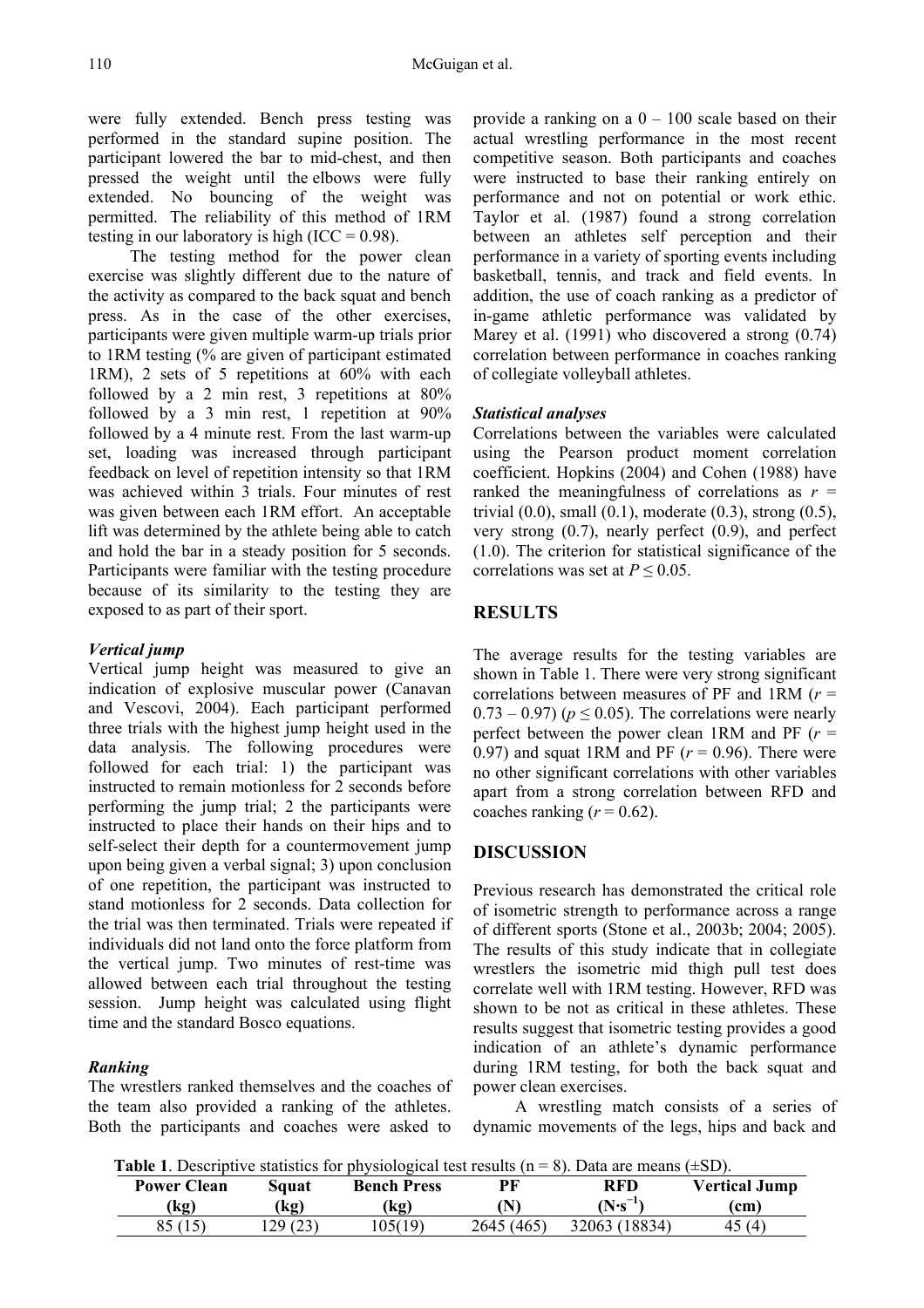also involves isometric grasping for position maintenance. Research by Kraemer et al. (Stone et al., 2002) has shown that these patterns of muscular force appear sensitive to the accumulated effects of fatigue ie. muscle damage or acid-base balance. Lower body power has previously been shown to be important for freestyle wrestling (Callan et al., 2000). One study by Silva et al. (1981) showed no differences in isometric grip strength between successful and less successful wrestlers competing for a junior world games team. The values obtained for PF in the present study were lower than values that were found for Division I wrestlers (Utter et al., 1998) (2645N vs. 2950N). This previous research indicates that greater strength is advantageous for successful wrestlers. One additional factor that needs to be considered along with the metabolic demands of this sport is the weight class restrictions. It is clear that this combative sport is a unique event and a number of different physiological characteristics contribute to successful performance.

We did not find a strong relationship between RFD and measures of strength and performance in this study. However, RFD may be an important performance variable to study within wrestlers because explosive exercises tend to enhance the ability to generate high RFD (Aagaard et al., 2002; Kyrolainen et al., 2005; McBride et al., 2002). In one study Hakkinen et al. (1984) evaluated the neuromuscular, anaerobic, and aerobic performance characteristics of elite Finnish wrestlers. In this small sample  $(n = 3)$  the athletes were found to have high peak RFD's although this was not correlated with performance. Interestingly, the values obtained in the present investigation for peak RFD (32 063 N·s<sup>−</sup><sup>1</sup> ) were similar to values obtained for the Finnish wrestlers  $(31 \t065 \tN·s<sup>-1</sup>)$  and higher than those achieved by Division I collegiate wrestlers (17 815 N·s<sup>−</sup><sup>1</sup> ) (Utter et al., 1998). This provides further evidence that RFD may not be as important as maximum strength for this population.

The vertical jump test is a simple and reliable test that can provide useful information about the power and performance of athletes (Canavan and Vescovi, 2004). However, it should be noted that the values obtained for these Division III collegiate athletes were considerably lower than values found in more elite performers (Callan et al., 2000). For example, the 1997 U.S. freestyle wrestling world team averaged 60 cm (Callan et al., 2000) whereas the athletes in this investigation averaged only 45 cm, a finding that should not be surprising given the lower level of these athletes and the relative importance of power to performance.

The major limitation of the present study is the

small number of participants who were tested. In addition, other physical characteristics such as body composition were not tested. Aerobic capacity has also been shown to be quite high in elite wrestlers (Callan et al., 2000) and this may have provided interesting information about the training level of these participants. However, it has been suggested that aerobic capacity is not a major determinant of success in elite wrestlers (Yoon, 2002). Measures of muscular endurance may have also provided useful information regarding these participants. Another limitation is that the in-season performance on the wrestlers could not be determined as the testing was conducted in the off-season.

Maximum strength appears to be a major factor influencing performance in a variety of different sports (Stone et al., 2004). It has been previously been shown that absolute strength and power are an important component of wrestling (Kraemer et al., 2001; 2004). It seems conceivable that given the nature of wrestling where competitors are often placed in situations where strength is competing against strength, the ability to exert maximum muscular force is more important in wrestling than the ability to exert force in an explosive manner. Previous work has demonstrated that isometric strength is attenuated with a wrestling match and over the course of a tournament (Kraemer et al., 2001). Specific isometric actions that will enhance hand grip strength in addition to upper body isometric strength would potentially be a important part of an elite wrestlers training program (Kraemer et al., 2004; Rezasoltani et al., 2005).

# **CONCLUSION**

The sport of wrestling is a unique combative sport that places high metabolic demands on the body. Wrestling is a sport that requires high levels of both strength and power. The isometric mid thigh pull test does correlate well with 1RM testing, both in the back squat and power clean, in college wrestlers. RFD does not appear to be as important in college wrestlers. The isometric mid thigh pull provides a quick and efficient method for assessing isometric strength in athletes. Given that isometric strength may potentially differentiate between successful and less successful athletes (Stone et al., 2002), this test can provide important information in the strength diagnosis of wrestlers. This measure also provides a strong indication of dynamic performance in this population. The lack of strong correlations with other performance variables may be a result of the unique metabolic demands of wrestling.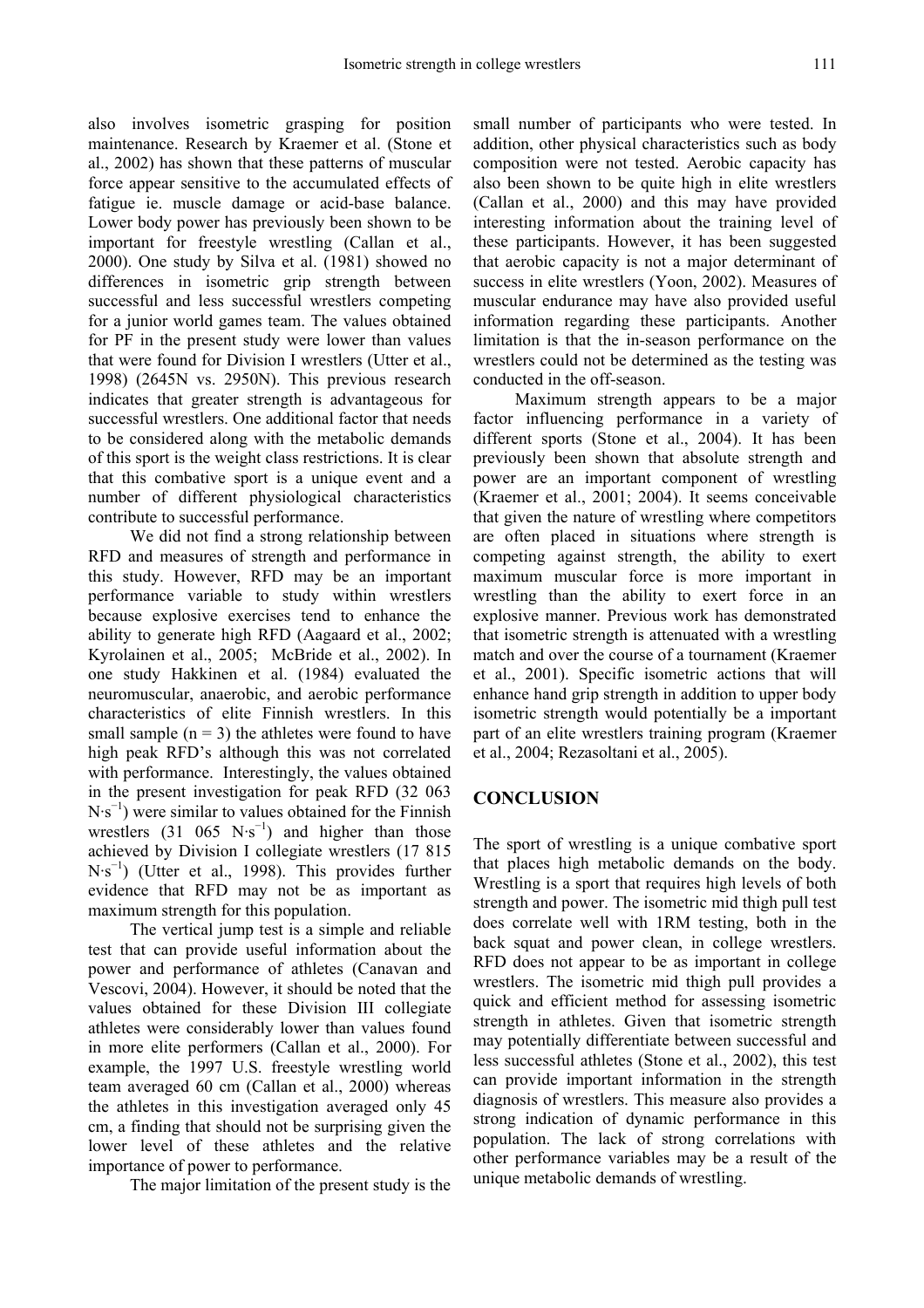#### **ACKNOWLEDGMENTS**

The authors would like to that the members of the University of Wisconsin-La Crosse wrestling team for their cooperation and assistance with the study.

#### **REFERENCES**

- Aagaard, P., Simonsen, E., Andersen, J., Magnusson, P. and Dyhre-Poulsen, P. (2002) Increased rate of force development and neural drive of human skeletal muscle following resistance training. *Journal of Applied Physiology* **93**, 1318-1326.
- Bemben, M.G., Clasey, J.L. and Massey, B.H. (1990) The effect of the rate of muscle contraction on the force-time curve parameters of male and female subjects. *Research Quarterly of Exercise and Sport* **61**, 96-99.
- Callan, S.D., Brunner, D.M., Devolve, K.L., Mulligan, S.E., Hesson, J., Wilber, R.L. and Kearney, J.T. (2000) Physiological profiles of elite freestyle wrestlers. *Journal of Strength and Conditioning Research* **14**, 162-169.
- Canavan, P.K. and Vescovi J.D. (2004) Evaluation of power prediction equations: peak vertical jumping power in women. *Medicine and Science in Sports and Exercise* **36**, 1589-1593.
- Cohen, J. (1988) *Statistical power analysis for the behavioural sciences*. New York: Academic Press.
- Haff, G.G., Stone M.H., O'Bryant, H., Harman, E., Dinan, C., Johnson, R. and Han, K. (1997) Force-time dependent characteristics of dynamic and isometric muscle actions. *Journal of Strength and Conditioning Research* **11**, 269-272.
- Hakkinen, K., Alen, M. and Komi, P. (1984) Neuromuscular, anaerobic, and aerobic performance characteristics of elite power athletes. *European Journal of Applied Physiology and Occupational Physiology* **53**, 97-105.
- Hopkins, W.G. (2004) A new view of statistics. Available from URL: http://www.sportsci.org/resource/stats/ index.html
- Kraemer, W.J., Fry, A.C., Rubin, M.R., Triplett-McBride, T., Gordon, S.E., Koziris, L.P., Lynch, J.M., Volek, J.S., Meuffels, D.E., Newton, R.U. and Fleck, S.J. (2001) Physiological and performance responses to tournament wrestling. *Medicine and Science in Sports and Exercise* **33**, 1367-1378.
- Kraemer, W.J., Vescovi, J.D. and Dixon P. (2004) The physiological basis of wrestling: implications for conditioning programs. *Strength and Conditioning Journal* **26**, 10-15.
- Kraemer, W.J. (2002) Periodized training programmes for athletes. In: *Strength training for sport.* Eds: Kraemer, W.H. and Hakkinen, K. Oxford: Blackwell Science. 101-108.
- Kyrolainen, H., Avela, J., McBride, J.M., Koskinen, S., Andersen, J.L., Sipila, S., Takala, T.S. and Komi, P.V. (2005) Effects of power training on muscle structure and neuromuscular performance. *Scandinavian Journal of Medicine and Science in Sports* **15**, 58-64.
- Marey, S., Boleach, K.W., Mayhew, J.L. and Mcdole, S. (1991) Determination of player potential in volleyball: coaches' rating versus game performance. *Journal of Sports Medicine and Physical Fitness* **31**, 161-164.
- McBride, J.M., Triplett-McBride, N.T., Davie, A. and Newton, R.U. (2002) The effect of heavy- vs. lightload jump squats on the development of strength, power and speed. *Journal of Strength and Conditioning Research* **16**, 75-82.
- Nemet, D., Pontello, A.M., Rose-Gottron, C.M. and Cooper, D.M. (2004) Cytokines and growth factors during and after a wrestling season in adolescent boys. *Medicine and Science in Sports and Exercise* **36**, 794-800.
- Rezasoltani, A., Ahmadi, A., Nehzate-Khoshroh, M., Forohideh, F. and Ylinen, J. (2005) Cervical muscle strength measurement in two groups of elite Greco-Roman and free style wrestlers and a group of non-athletic subjects. *British Journal of Sports Medicine* **39**, 440-443.
- Sahaly, R., Vandewalle, H., Driss, T. and Monod, H. (2001) Maximal voluntary force and rate of force development in humans--importance of instruction. *European Journal of Applied Physiology* **85**, 345- 350.
- Silva, J.M., Shultz, B.B., Haslam, R.W. and Murray D. (1981) A psychophysiological assessment of elite wrestlers. *Research Quarterly of Exercise and Sport* **52**, 348-358.
- Stone, M.H., Moir, G., Glaister, M. and Sanders, R. (2002) How much strength is necessary? *Physical Therapy in Sport* **3**, 88-96.
- Stone, M.H., O'Bryant, H.S., McCoy, L., Coglianese, R., Lehmkuhl, M. and Schilling, B. (2003a) Power and maximum strength relationships during performance of dynamic and static weighted jumps. *Journal of Strength and Conditioning Research* **17**, 140-147.
- Stone, M.H., Sanborn, K., O'Bryant, H.S., Hartman, M., Stone, M.E., Proulx, C., Ward, B. and Hruby, J. (2003b) Maximum strength-power-performance relationships in collegiate throwers. *Journal of Strength and Conditioning Research* **17**, 739-745.
- Stone, M.H., Sands, W.A., Carlock, J., Callan, S., Dickie, D., Daigle, K., Cotton, J., Smith, S.L. and Hartman, M. (2004) The importance of isometric maximum strength and peak rate-of-force development in sprint cycling. *Journal of Strength and Conditioning Research* **18**, 878-884.
- Stone, M.H., Sands, W.A., Pierce, K.C., Carlock, J., Cardinale, M. and Newton, R.U. (2005) Relationship of maximum strength to weightlifting performance. *Medicine and Science in Sports and Exercise* **37**, 1037-1043.
- Stone, M.H., Collins, D., Plisk, S., Haff, G.G. and Stone, M.E. (2000) Training principles: Evaluation of modes and methods of resistance training. *Strength and Conditioning Journal* **22**, 65-76.
- Taylor J. (1987) Predicting athletic performance with selfconfidence and somatic and cognitive anxiety as a function of motor and physiological requirements in six sports. *Journal of Personality* **55**, 139-53.